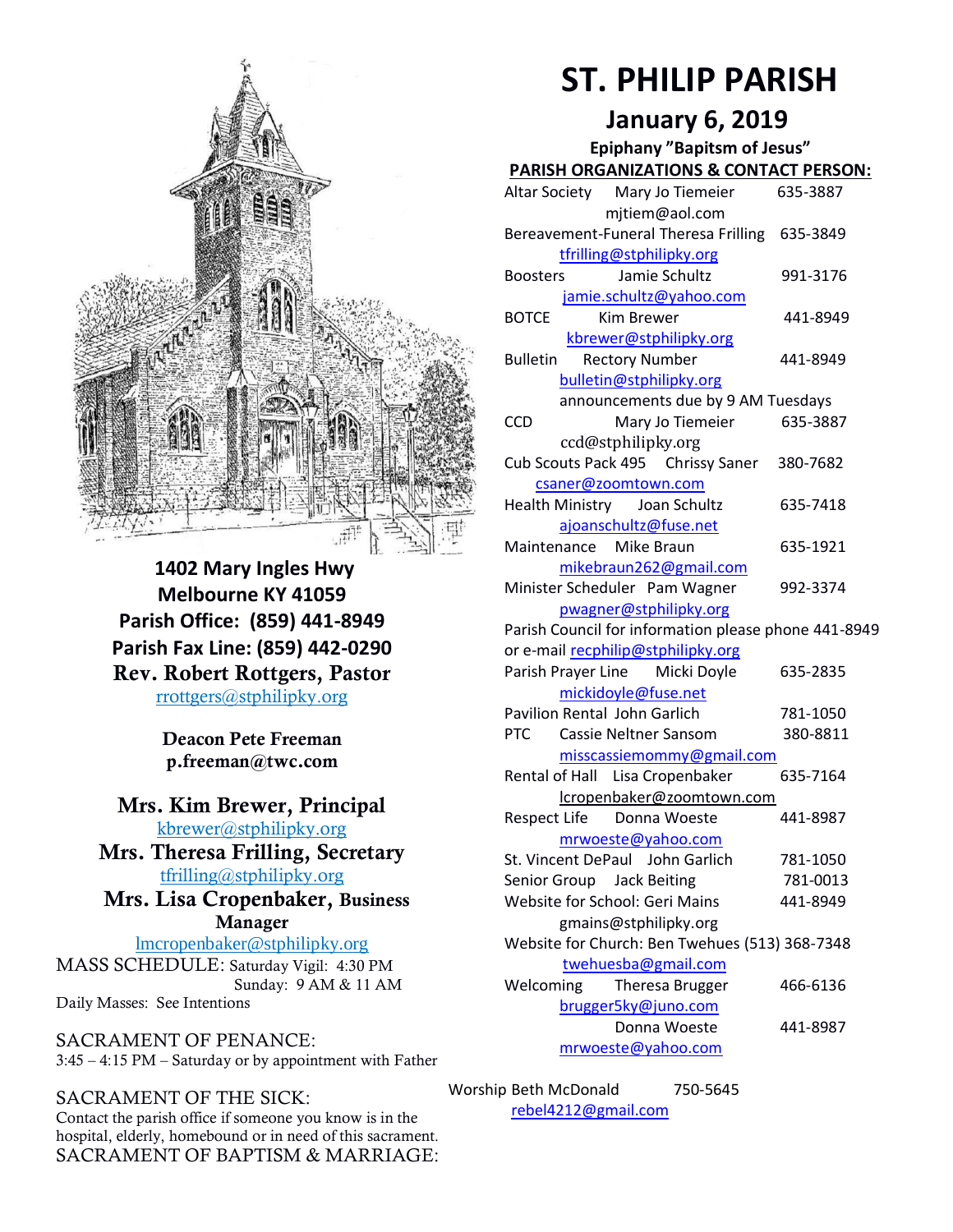## **MASS INTENTIONS:**

|                     | Saturday, January 5<br>4:30 PM Elizabeth P. Kremer                                                |
|---------------------|---------------------------------------------------------------------------------------------------|
| 9:00 AM<br>11:00 AM | Sunday January 6<br>Deceased of the Gerhardstein Family<br>Living & Deceased of St. Philip Parish |
| 7:00 PM             | Tuesday January 8<br>Mass for Parents who have Lost<br>Children                                   |
|                     | Wednesday, January 9                                                                              |
| 8:30 AM             | Dolores Ashcraft                                                                                  |
|                     | Friday, January 11<br>8:30 AM Della Kinsella                                                      |
| 4:30 PM             | Saturday, January 12<br>Ralph & Rodney Giar                                                       |
| a·nn am             | Sunday, January 13<br>Hilda & Maynard Futscher                                                    |

| 0.007 U. | $1.11$ $0.00$ $\alpha$ $1.01$ $0.01$ $\alpha$ $1.01$ $\alpha$ $1.00$ $\alpha$ |
|----------|-------------------------------------------------------------------------------|
| 11:00 AM | Francis Brugger                                                               |
|          |                                                                               |

## **STEWARDSHIP WILL BE IN NEXT WEEK**



Wise Men, Women, and Children Still Seek Him

### **SPECIAL MASS FOR THOSE WHO HAVE LOST CHILDREN**

Tuesday Evening, January 8 at 7 pm there will be a special mass here at St. Philip for all who have suffered a miscarriage, still birth or lost a young child.

Thank You Fr. Bob and to all who have helped during this festive season. The Church really looks Beautiful. The Liturgy, Crib, Flowers, Ribbons and the Wonderful Music that have filled the Church have added so much to the Welcoming of Christ into the World. May we keep Him in our Hearts and in our life as we go forth into a New Year. We Thank you Lord Jesus Christ for all you have Given Us and may we use it to help others know you more fully.

 **2019 St. Philip Calendars are in the Vestibules of the Church Please take one for the New Year** 

# **OTHERS FIRST – JANUARY**

In January, we will be collecting items for the St. Bernard's Food Pantry in Dayton, KY. This agency helps over 750 registered families and provides food for 400 families a month. Items needed are peanut butter, cereal, soup, Ziploc gallon bags, pasta, spaghetti sauce, paper towels and person hygiene products.

## **Men's and Women's Restoration**

**Retreats Open to All Cursillo Alumni** *Fr. Michael Barth and Deacon Mike Lyman will lead this opportunity to reenergize your Fourth Day.* **Location: St. Anne's Retreat Center**

Men's Retreat weekend: Friday 01/25/19, 5:30 pm to Sunday 01/27/19 12 Noon Women's Retreat weekend: Friday 02/01/19 5:30 pm to Sunday 02/03/19 12 Noon Cost \$155.00 per person Contact: Mary Morscher 859-653-2093 or mary.morscher@gmail.com

## World wide Marriage Encounter

Winter Marriage Encounter Weekend! The next Marriage Encounter weekends in this area January 25-27 at St. Michael the Archangel Parish in Sharonville, OH\*\* and February 15-17 at Holy Spirit Center in Norwood, OH. \*\*this weekend is an in-Parish weekend.Couples will leave each evening, and return each morning, no lodging provided. The content and format of the weekend is the same. For more details or reservations: Andy and Jeanne Folfas at [\(937\) 866-5196](tel:(937)%20866-5196)  [jeannemarie42@hotmail.com](mailto:jeannemarie42@hotmail.com) or [esharing.org](http://ww.esharing.org/)

**Young Adults!** The Church is going through difficult times. Many are leaving—especially young adults. What can we do? Our diocese is launching a bold, new initiative to better engage young adults in the life of the Church. Are you between 18 & 39? Are you passionate about being Catholic? Would you like to meet other "on fire" young Catholics from across the diocese? **Please join us for the 2019 Young Adult Leadership Summit on Sat Jan 12th @ Mother of God Parish's Undercroft in Covington KY from 1pm – 6:30pm.**For more information or to register please contact Brad Torline: [btorline@covdio.org](mailto:btorline@covdio.org) [859] 392-1500

### **As we start the New Year**

*Bear with each other and forgive one another if any of you has a grievance against someone. Forgive as the*  **Lord forgave you.** Colossians 3:13